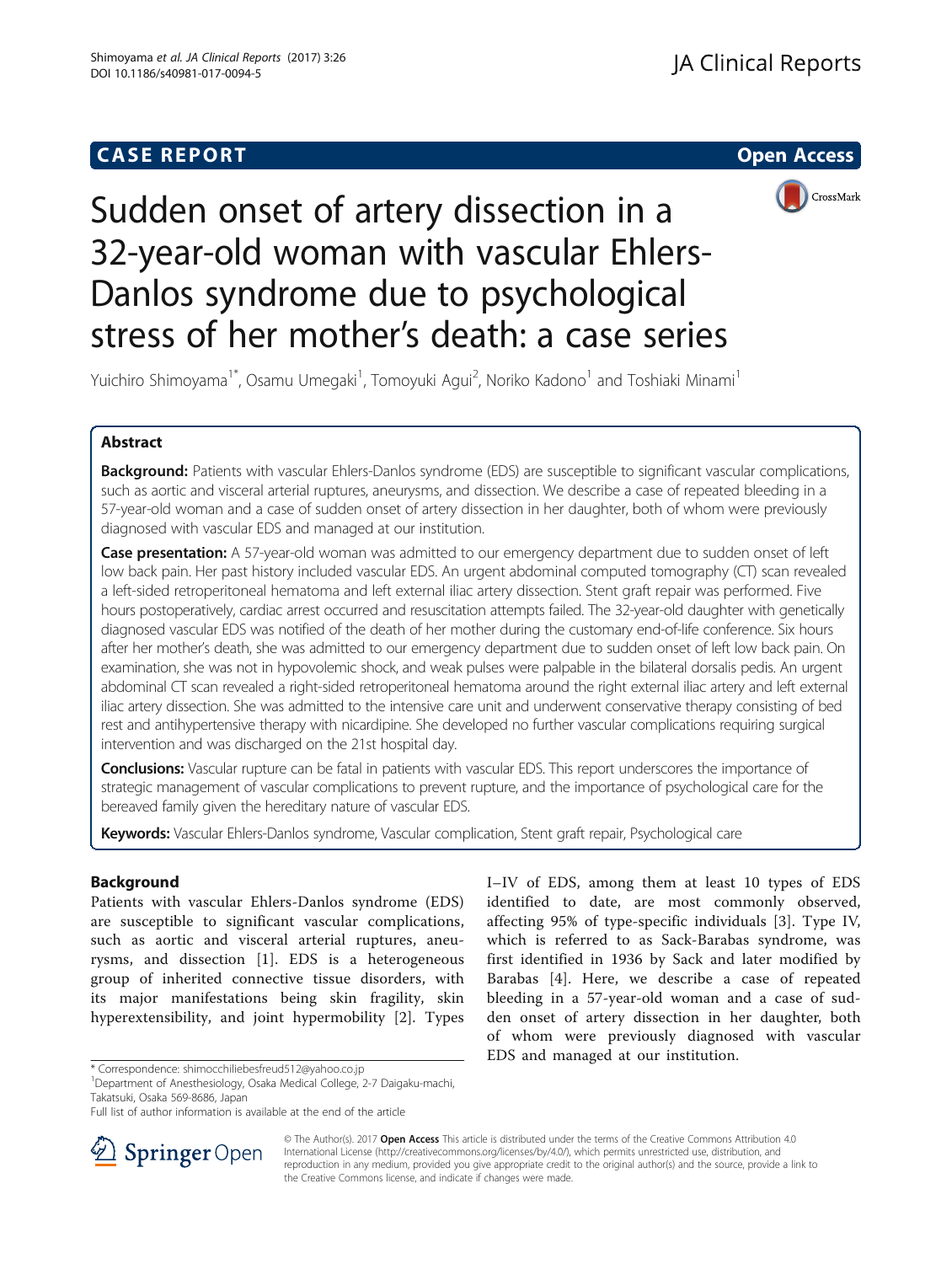## Case presentation

A 57-year-old woman was admitted to our emergency department due to sudden onset of left low back pain and left lower limb paralysis. Her past history included vascular EDS. Her daughter and son were both diagnosed with vascular EDS when they underwent genetic screening. On examination, she was in hypovolemic shock and had cold extremities and impaired consciousness (Glasgow coma scale 14). An urgent abdominal computed tomography (CT) scan revealed a left-sided retroperitoneal hematoma and left external iliac artery dissection.

Stent graft repair was performed under general anesthesia, which was induced with propofol, fentanyl, rocuronium, and tracheal intubation. The GORE EXCLUDER leg stent graft (16 × 70 mm; W. L. Gore and Associates, Inc., Flagstaff, AZ) was deployed, covering the left external iliac artery. Just after stent grafting, her blood pressure decreased (arterial blood pressure, 50/30 mmHg; heart rate, 91 beats/min); digital subtraction angiography (DSA) revealed a rupture of the left external iliac artery distal to the stent graft. Thus, the GORE EXCLUDER leg stent graft  $(12 \times 100 \text{ mm})$  was deployed to cover the site of rupture. However, she developed hypovolemic shock (arterial blood pressure, 39/27 mmHg; heart rate, 80 beats/min) soon after the second stenting attempt, and DSA revealed rupture of the left external iliac artery distal to the second stent graft. Therefore, the GORE EXCLUDER leg stent graft  $(12 \times 100 \text{ mm})$  was deployed from the end of the second stent graft to the puncture site. A completion angiogram revealed the arrest of hemorrhage from the left external iliac artery and run-off to the left popliteal artery.

Five hours postoperatively, abdominal distention increased progressively, leading to hypovolemic shock. Soon after the decision was made to attempt stent graft repair again, cardiac arrest occurred, and resuscitation attempts failed.

The 32-year-old daughter, a pharmacist, was notified of the death of her mother during the customary end-oflife conference. She experienced a sudden onset of left low back pain 6 h after her mother's death and was admitted to our emergency department. Her past history included genetically diagnosed vascular EDS with left external iliac artery dissection, abdominal aortic aneurysm, and ileostomy after strangulating obstruction 4 years ago. On examination, she was not in hypovolemic shock: Glasgow coma scale was 15, heart rate 74 beats/min, arterial blood pressure 116/66 mmHg, oxygen saturation 100% (room air), and respiratory rate 24/min. She had marked tenderness in her lower back, and weak pulses were palpable in the bilateral dorsalis pedis. Her initial blood tests showed hemoglobin of 12.9 g/dl and a prothrombin time international normalized ratio of 1.03. An urgent abdominal CT scan revealed a right-sided retroperitoneal hematoma around the right external iliac artery and left external iliac artery dissection. Upon admission to the ICU, the only sickroom available for her was the one in which her mother had died several hours ago. As we found this inauspicious and were afraid of making her uncomfortable, we exchanged the sickroom with that of another patient. She underwent conservative therapy consisting of bed rest and antihypertensive therapy with nicardipine in the ICU. She developed no further vascular complications requiring surgical intervention, remained stable in the ICU, maintained palpable bilateral dorsalis pedis pulses throughout her hospital stay, and was discharged on the 21st hospital day. No evidence of re-bleeding was noted after discharge.

## **Discussion**

The prevalence of EDS type IV has been estimated to be 1:10<sup>5</sup>-1:10<sup>6</sup> [\[4](#page-2-0)]. It is characterized by the deficiency of type III collagen, which is the major component of the walls of hollow structures such as the blood vessels, intestines, lungs, uterus, and skin. A clinical diagnosis of vascular EDS rests on the finding of at least two of four diagnostic criteria, including thin, translucent skin; arterial, intestinal, or uterine rupture; easy bruising; and a characteristic facial appearance [\[5](#page-2-0)]. Patients frequently die in their 30s and 40s, and survival beyond 50 years is exceptional [[2\]](#page-2-0). In the present case, the mother had a comparatively long life (57 years) among patients with vascular EDS.

When dealing with vascular complications in patients with vascular EDS, surgical treatment is generally reserved for those presenting with imminent or frank lifethreatening bleeding [[6\]](#page-2-0). In fact, there appears to be a consensus of opinion for non-operative management whenever possible [[7, 8](#page-2-0)]. On the other hand, there are documented reports of successful endovascular interventions, including stent delivery in vascular EDS patients with aortic aneurysms, iliac aneurysms, and hepatic artery aneurysms [[5](#page-2-0)]. Perioperative management for EDS patients includes strict intraoperative control of blood pressure to avoid rupture and arterial dissection under general anesthesia, although spontaneous pneumothorax due to mechanical ventilation may occur [[9, 10\]](#page-2-0). Thus, airway pressure management is important for intubated patients. All patients, even after minor surgery, should be monitored for at least 24 h postoperatively.

Bleeding in the 32-year-old daughter could have been somewhat affected by her mother's death, possibly due to psychological stress. The cardiac impact of psychological stress historically and socially understood as boundary experiences of human life has long since become an icon [\[11\]](#page-2-0). For example, the etiology of Takotsubo cardiomyopathy, also known as stress-induced